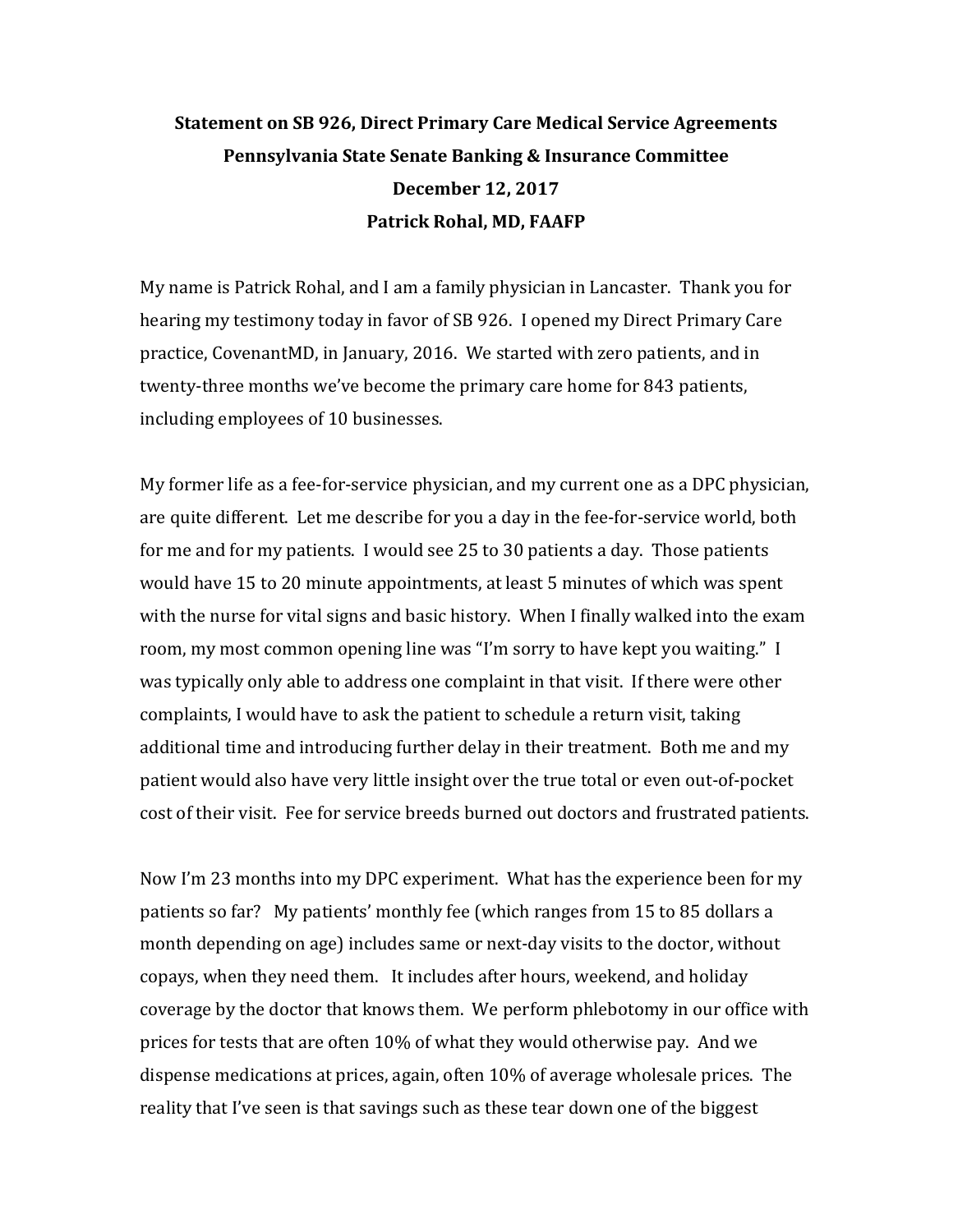barriers to patients engaging our healthcare system, and that is cost, even the cost of primary care. And then DPC brings the time factor. I now see 10 to 12 patients on a busy day at CovenantMD. And our patients enjoy 30, sixty, and sometimes ninety minute appointments with their doctor. So no longer are we limited to addressing one health problem on their list. We can now address all of their problems, and we can do it in one visit.

I would like to provide examples of what DPC has meant for our patients in terms of convenience and cost savings. Just this past Wednesday one of our patients called my partner, Doctor Susan Mellinger, complaining of fever, cough, and chest pain. The patient was home alone at the time, and anticipated difficulty driving due to the pain. So Doctor Mellinger did a home visit, which we do at no additional charge during business hours. The patient needed a chest x-ray, so Doctor Mellinger drove the patient to a local radiology office that charges just \$45 for x-rays for CovenantMD patients. This stat x-ray showed pneumonia. Dr. Mellinger then drove the patient back to her home, and dispensed a full course of antibiotics from her doctor bag for \$7. The total cost to this patient for this entire encounter was \$58. This example illustrates all three of what I think are the primary benefits of DPC: streamlined access to care, increased value, and ample time with the physician. The patient remarked to Dr. Mellinger, "This is a blessing beyond words." The patient has since made a full recovery.

A second example concerns one of our business clients. This business is self-funded and employs 50 workers. In early 2016, they undertook a pilot enrollment of three employees and nine family members. If we tabulate the total monthly fees paid to us by this business, and what these twelve patients spent in our practice on medications, labwork, and radiology, and we compare these numbers to what we anticipate they would have spent in a fee-for-service model, we likely saved this employer \$7,400, or an average of \$600 per patient, over a period of 15 months. At their next health insurance enrollment this past September, this employer opened up our services to all of their employees and their family members. This means that